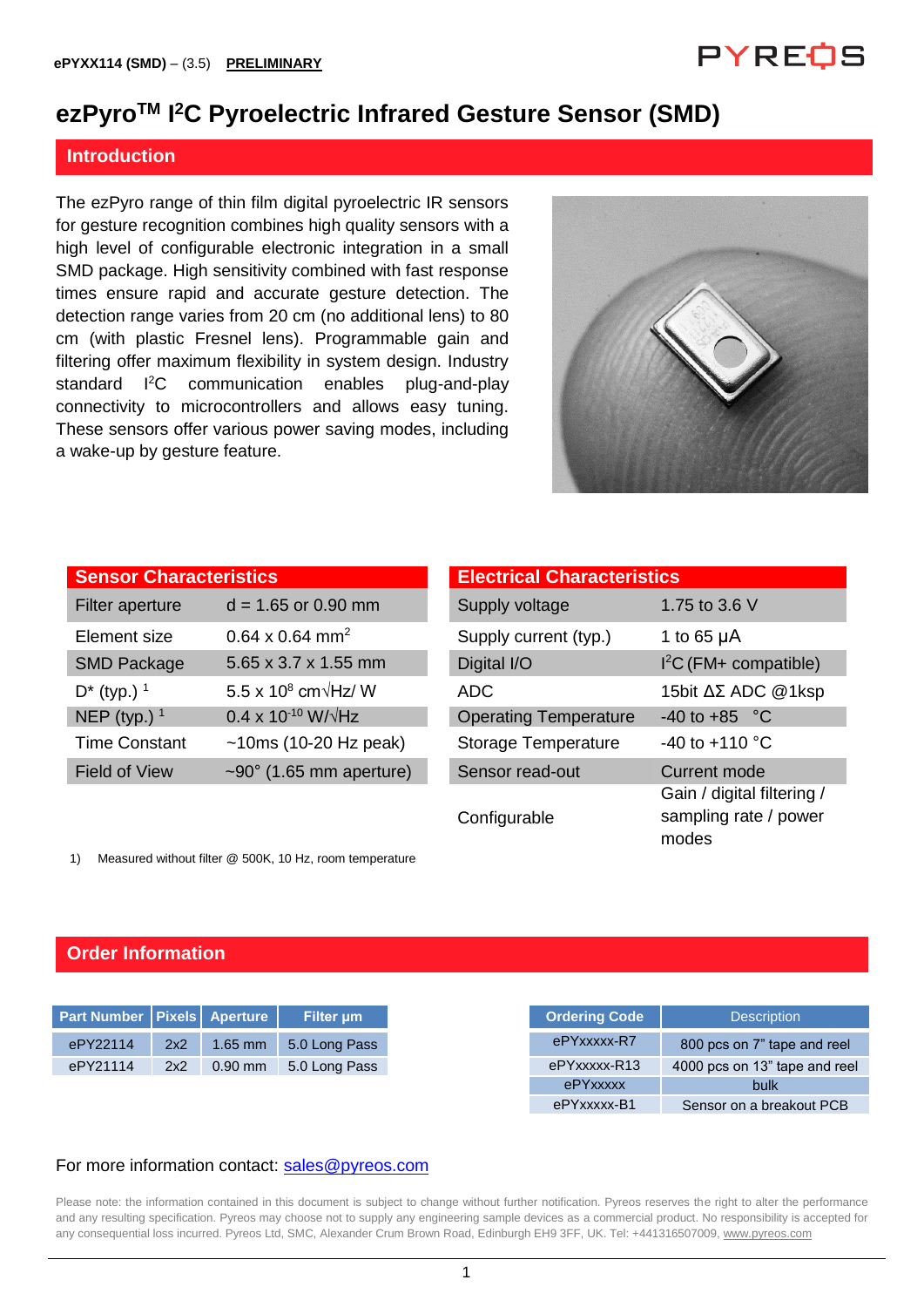### **Package Information**









## **Signal Filtering & Power Modes**

| <b>Power Mode (base</b><br>sample rate) | High Pass Filter - Analog (Hz) |      |      |      | <b>Fixed Analog</b><br><b>Low Pass</b><br>Filter (Hz) | <b>Fixed Digital</b><br><b>Low Pass</b><br>Filter (Hz) | <b>Digital Low Pass Filter</b><br>(Hz) |     |    | Max ADC<br><b>Sampling Rate</b><br>(sps) |      |      |
|-----------------------------------------|--------------------------------|------|------|------|-------------------------------------------------------|--------------------------------------------------------|----------------------------------------|-----|----|------------------------------------------|------|------|
| <b>Normal Power Mode</b>                | Off                            |      |      |      |                                                       | 600                                                    | 250                                    | 180 | 90 | 45                                       | 22.5 | 1000 |
| <b>Low Power Mode</b>                   | Off                            | 0.17 | 0.33 | 0.66 | 1.3                                                   | 100                                                    | 42                                     | 30  | 15 |                                          | 3.75 | 166  |

|                      | Mode                  | <b>Description</b>                               | <b>Typical Current Consumption</b><br>(1.8 V, room temperature) |  |
|----------------------|-----------------------|--------------------------------------------------|-----------------------------------------------------------------|--|
| Power                | Normal Power Mode     | Normal power consumption, 1 kHz max. sample rate | $61 \mu A$                                                      |  |
| consumption          | Low Power Mode        | Low power consumption, 166 Hz max, sample rate   | 7.5 µA                                                          |  |
| Operational<br>state | Normal Operation Mode | Sensor signal readout over I <sup>2</sup> C      | $61 \mu A$                                                      |  |
|                      | Sleep Mode            | Hardware interrupt on infrared trigger           | 21 $\mu$ A (Normal), 3.5 $\mu$ A (Low)                          |  |
|                      | Power Down Mode       | Sensor is disabled                               | 1.1 $\mu$ A                                                     |  |

## **Circuit Diagrams**





#### **Single Device Block Diagram Three Devices with Synchronised Sampling**



Please note: the information contained in this document is subject to change without further notification. Pyreos reserves the right to alter the performance and any resulting specification. Pyreos may choose not to supply any engineering sample devices as a commercial product. No responsibility is accepted for any consequential loss incurred. Pyreos Ltd, SMC, Alexander Crum Brown Road, Edinburgh EH9 3FF, UK. Tel: +441316507009[, www.pyreos.com](http://www.pyreos.com/)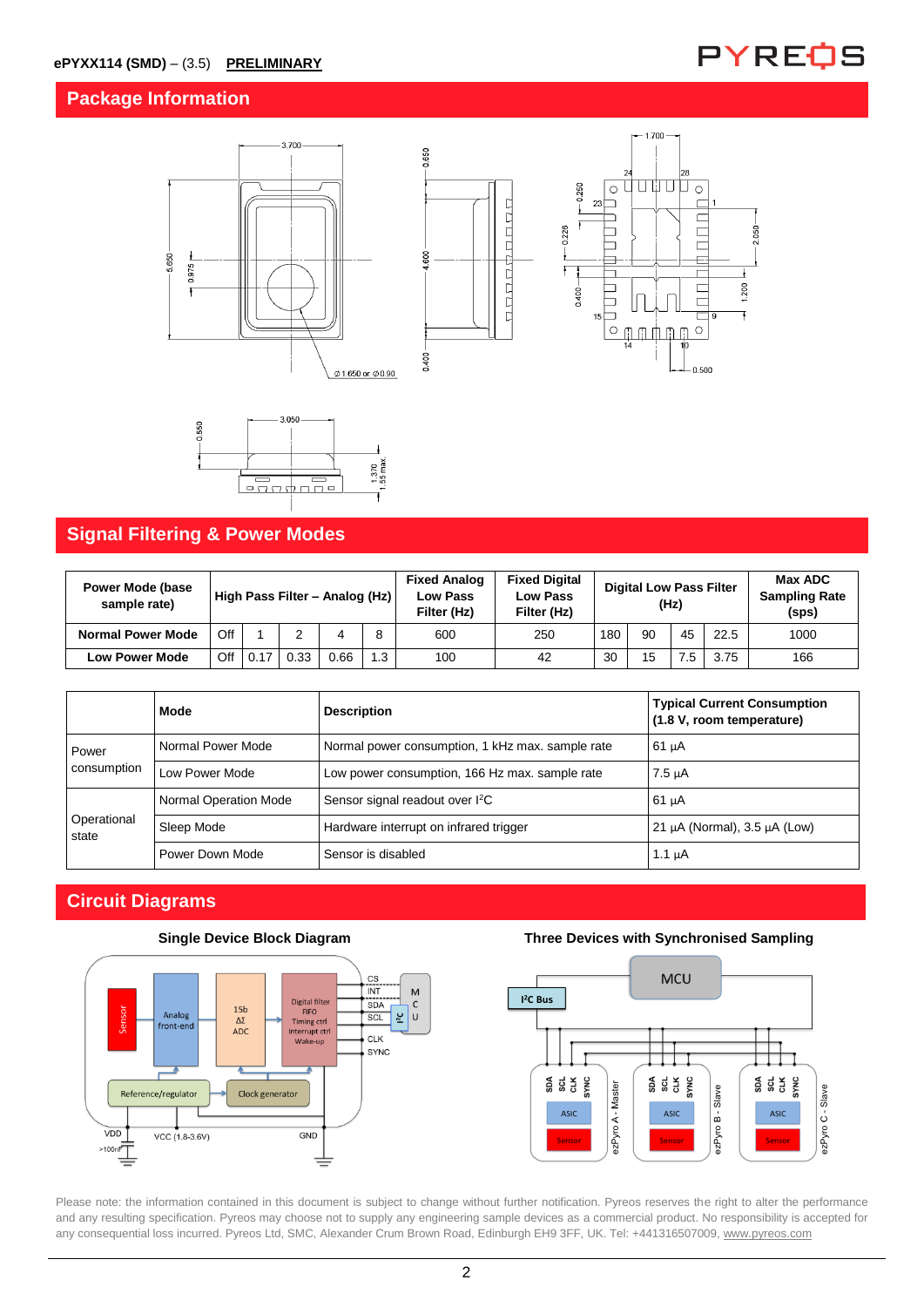

#### **Infrared Frequency Characteristics**



**Typical Frequency Response in Normal Power Mode Typical Frequency Response in Low Power Mode**



**Typical Frequency Response at Different Gain Settings**

Please note: the information contained in this document is subject to change without further notification. Pyreos reserves the right to alter the performance and any resulting specification. Pyreos may choose not to supply any engineering sample devices as a commercial product. No responsibility is accepted for any consequential loss incurred. Pyreos Ltd, SMC, Alexander Crum Brown Road, Edinburgh EH9 3FF, UK. Tel: +441316507009[, www.pyreos.com](http://www.pyreos.com/)